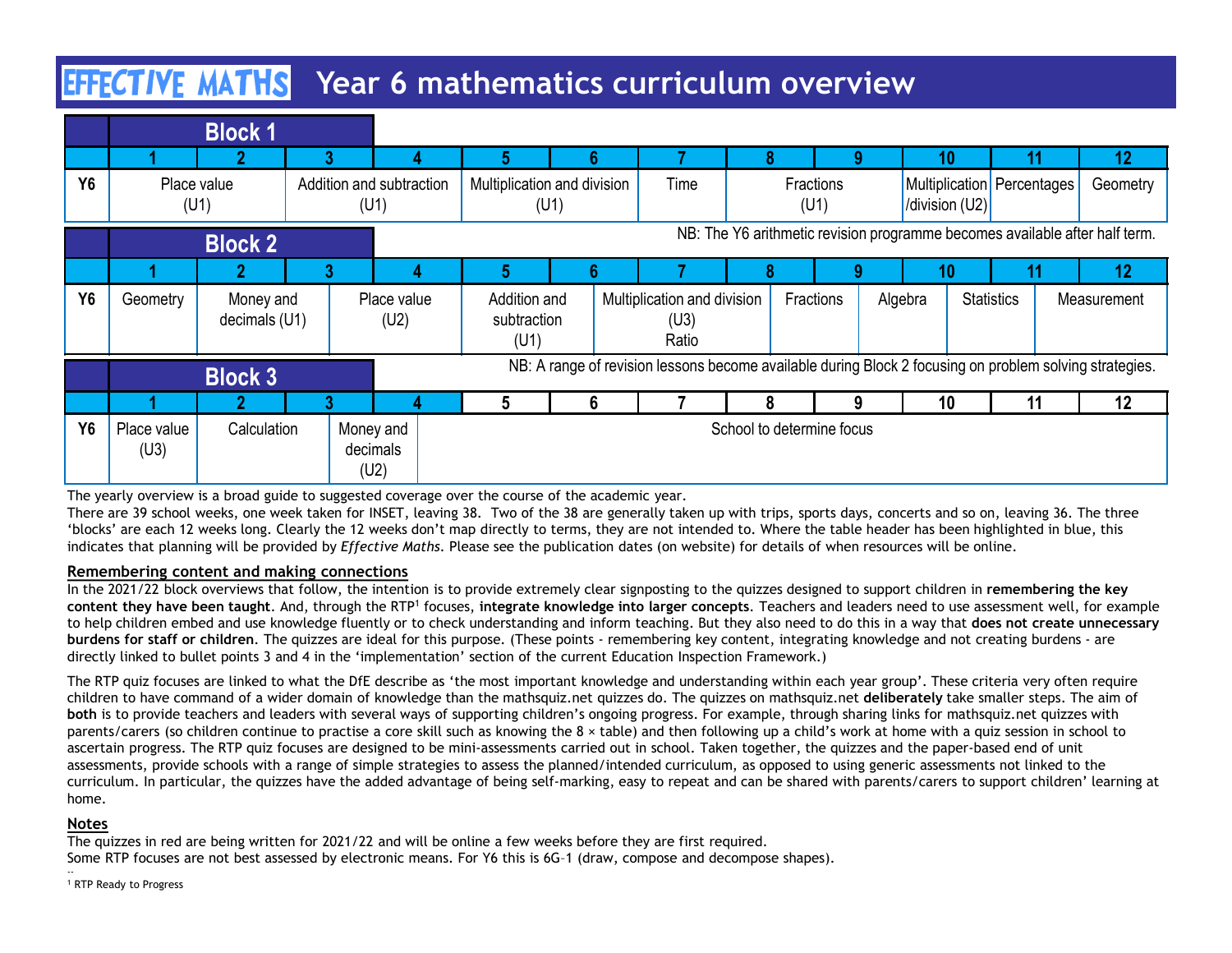## Year 6 mathematics curriculum

|           | <b>EFFECTIVE MATHS</b>                                                     |                                                                                      | Year 6 mathematics curriculum                                                         |                                     |                                                                                 |                                                   |                                                                      |                                      |
|-----------|----------------------------------------------------------------------------|--------------------------------------------------------------------------------------|---------------------------------------------------------------------------------------|-------------------------------------|---------------------------------------------------------------------------------|---------------------------------------------------|----------------------------------------------------------------------|--------------------------------------|
|           | <b>Block 1</b>                                                             |                                                                                      |                                                                                       |                                     |                                                                                 |                                                   |                                                                      |                                      |
|           |                                                                            | 3.                                                                                   | 6<br>5                                                                                |                                     | 8.<br>-9                                                                        | 10                                                | 11                                                                   | 12                                   |
| <b>Y6</b> | Place value<br>(U1)                                                        | Addition and subtraction<br>(U1)                                                     | Multiplication and division<br>(U1)                                                   | Time                                | Fractions<br>(U1)                                                               | /division (U2)                                    | Multiplication Percentages                                           | Geometry                             |
|           | [1] Reading/writing<br>numbers to 4,000,000 in<br>numerals                 | [1] Facts for 100; friendly<br>numbers<br>$[2]$ Facts for 1 and 10                   | [1] $7 \times$ table (revision)<br>[2] Multiples and factors<br>(revision) ☆MQ        | [1] Solving<br>problems<br>[2]      | [1] Counting in sixths and<br>twelfths<br>[2] Finding fractions of              | [1] Divisibility [[1]<br>rules ☆MQ<br>[2] Solving | Percentages   revision [a]<br>revision of<br>Year 5 ☆MQ [2] Angles - | [1] Angles -                         |
|           | [2] Reading/writing<br>numbers to $4,000,000$ in<br>words                  | [3] Single digit number<br>facts and associated<br>problems                          | [3] Prime numbers, square<br>numbers and cube<br>numbers (revision) ☆MQ               | Converting<br>between<br><b>AMQ</b> | quantities $\angle$ MQ<br>units of time [3] Equivalent fractions<br><b>DM</b> ⇔ | word<br>problems<br>involving<br>multiplication   | [2] Finding<br>percentages<br>of quantities                          | revision [b]<br><b>OMC</b>           |
|           | [3] Place value in numbers<br>up to 4,000,000<br><b>XRTP 6NPV-2</b>        | [4] Optional lesson on<br>revision of calculation<br>strategies $\Leftrightarrow$ MQ | [4] Efficient strategies for<br>multiplication and solving<br>multiplication problems | [3] Solving<br>problems             | [4] Simplifying fractions<br><b>ERTP 6F-1</b>                                   | and division<br>[3] Dividing<br>by a 2-digit      | [3] Solving<br>problems<br>involving                                 | [3] Vertically<br>opposite<br>angles |
|           | [4] Counting in powers of<br>10 [a]                                        | [5] Magic squares                                                                    | [5] Efficient strategies for<br>division                                              | [4] Solving<br>problems             | [5] Comparing and ordering number and<br>fractions [a]                          | division                                          | percentages<br>[a]                                                   | [4] Circles<br><b>DM</b> ☆           |
|           | [5] Counting in powers of<br>$10$ [b]                                      | [6] Missing number addition<br>problems                                              | [6] Reasoning about<br>division ☆MQ                                                   | <b>OM</b>                           | [6] Comparing and ordering (dividing<br>fractions [b]                           | problems<br>using factors                         | [4] Solving<br>problems<br>involving                                 | [5] Solving<br>problem               |
|           | [6] Identifying numbers<br>using number lines $\angle MQ$                  | [7] Missing number<br>subtraction problems☆MQ                                        | [7] Multiplying a 2-digit<br>number by a 2-digit number                               |                                     | [7] Comparing and ordering partitioning)<br>fractions [c] ☆RTP 6F-2             | land                                              | percentages<br>[b]                                                   | linvolving<br>circles                |
|           | [7] Comparing and ordering [8] Missing number<br><i>Inumbers</i>           | problems - number<br>sequence                                                        | (revision)<br>[8] Solving problems<br>involving multiplying a 2-                      |                                     | [8] Comparing fractions<br>using reasoning<br><b>☆RTP 6F-3</b>                  | [4] Dividing<br>by a 2-digit<br>number            | ΝB<br>There are 4<br>quizzes that<br>cover the                       |                                      |
|           | [8] Rounding to 10, 100,<br>1,000, 10,000 and 100,000 [[9] Column addition |                                                                                      | digit number by a 2-digit<br>number                                                   |                                     |                                                                                 | [5] Dividing<br>by a 2-digit                      | same topics<br>as lesson 1<br>(revision of                           |                                      |
|           | [9] Rounding to 100,000,<br>1,000,000 and 10,000,000                       | [10] Column subtraction<br>[11] Problem solving                                      | [9] Multiplying a 3-digit<br>number by a 2-digit number                               |                                     |                                                                                 | Inumber (long $\gamma_{5}$ ) on<br>division)      | mathsquiz.net                                                        |                                      |

☆indicates a quiz linked to the content of the lesson/s. │☆RTP means it is a Ready to Progress quiz. Where a RTP quiz also has a backward arrow symbol, ←, this is to ☆MQ means the quiz is accessible via mathsquiz.net |indicate that the RTP focus also encompasses key content from earlier lessons: see RTP page on main website for details.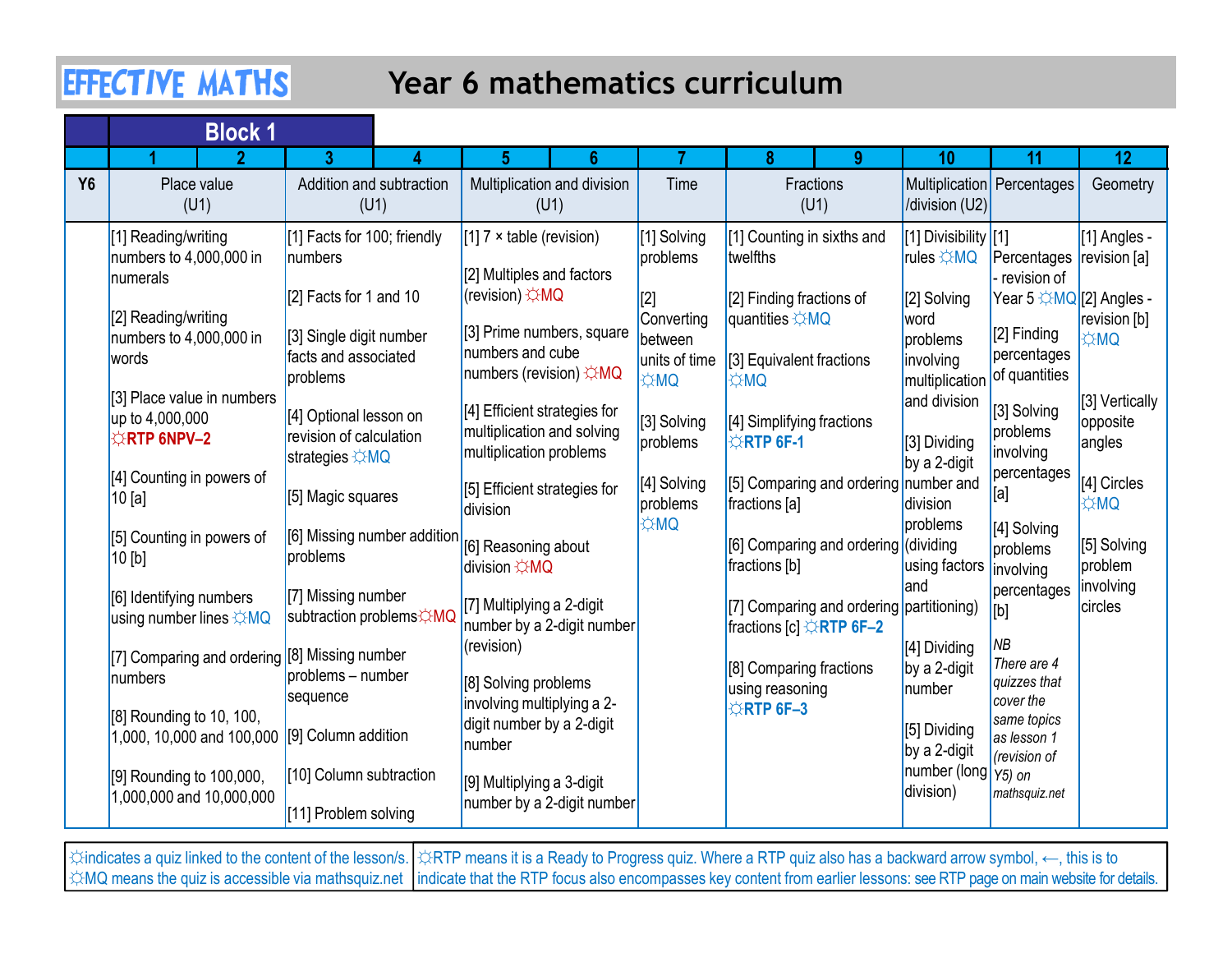## Year 6 mathematics curriculum

|           |                             | <b>EFFECTIVE MATHS</b>                                                                                          |                                                                                              |                                                                               | Year 6 mathematics curriculum                                                                      |                                                |                                                  |                         |                                                                                  |
|-----------|-----------------------------|-----------------------------------------------------------------------------------------------------------------|----------------------------------------------------------------------------------------------|-------------------------------------------------------------------------------|----------------------------------------------------------------------------------------------------|------------------------------------------------|--------------------------------------------------|-------------------------|----------------------------------------------------------------------------------|
|           |                             | <b>Block 2</b>                                                                                                  |                                                                                              |                                                                               |                                                                                                    |                                                |                                                  |                         |                                                                                  |
|           |                             | $\mathbf{D}$                                                                                                    |                                                                                              | 5                                                                             |                                                                                                    |                                                |                                                  | 10                      | 12<br>11                                                                         |
| <b>Y6</b> | Geometry                    | Money and<br>decimals (U1)                                                                                      | Place value<br>(U2)                                                                          | <b>Addition and</b><br>subtraction<br>(U1)                                    | Multiplication and division<br>(U3)<br>Ratio                                                       | Fractions                                      | Algebra                                          | <b>Statistics</b>       | Measurement                                                                      |
|           | Continued<br>from Block 1   | [1] Decimal/fraction<br>equivalence (tenths,<br>hundredths and thousandths)                                     | [1] Reading and<br>writing numbers to<br>10 million                                          | [1] Adding numbers<br>that form a<br>sequence                                 | [1] Finding missing<br>numbers(a)<br>[2] Finding missing                                           | [1] Addition<br>of fractions<br>with           | [1] Number<br>sequences                          | [1] Sorting<br>diagrams | [1] Solving problems<br>involving converting<br>units of                         |
|           | [6] Drawing<br>$2-D$ shapes | [2] Decimal/fraction<br>equivalence (halves,<br>quarters, fifths, tenths,<br>hundredths and thousandths)        | [2] Counting in steps<br>of 10 and 100                                                       | [2] Adding numbers<br>that form a<br>sequence                                 | numbers (b)<br>[3] Solving problems                                                                | unrelated<br>$\log 1/2 + 3/7$                  | [2] Patterns<br>denominators and formulae graphs | $[2]$ Line              | measurement ☆MQ<br>[2] Solving problems                                          |
|           | $[7]$ 3-D<br>shapes<br>[8]  | [3] Decimal/fraction<br>equivalence (more<br>complex equivalences)                                              | [3] Counting in steps]<br>of 10, 100 and<br>1,000                                            | [3] Adding and<br>subtracting decimals<br>and associated                      | involving all four operations<br>[4] Multiplication pyramids<br>[5] Solving problems               | [Z]<br>Subtraction<br>of fractions             | with letters<br>[4] Finding                      | $[4]$ Averages<br>(a)   | [3] Formulae [3] Pie charts involving converting<br>units of<br> measurement ☆MQ |
|           | Coordinates<br>[[a]         | [4] Linking fractions<br>with division to<br>calculate                                                          | [4] Place value<br>relationships -                                                           | problems (tenths<br>and hundredths)<br>[4] Adding and                         | involving multiplication and $\sqrt{\text{with}}$<br><b>division ☆MQ</b><br>Ratio                  | unrelated<br>denominators [5]                  | the formula                                      |                         | [3] Metric/imperial<br>[5] Averages equivalents (length)<br><b>OMC</b>           |
|           | Coordinates<br>[b]          | equivalents<br>[5] Rounding<br>decimal numbers                                                                  | powers of 10<br><b>ARTP 6NPV-1</b>                                                           | subtracting decimals<br>and associated<br>problems                            | [1] Ratio (solving ratio<br>problems using tables and<br>bar models)                               | <b>OMA</b><br>$+$ and $-$<br>fractions         | Investigating<br>algebra                         | <b>☆MQ</b>              | [4] Metric/imperial<br>equivalents (mass                                         |
|           |                             | and rounding money [5] Identifying<br>[6] Comparing and<br>ordering decimals to<br>3 decimal places             | numbers<br><b>RTP 6NPV-3</b>                                                                 | (tenths, hundredths<br>and thousandths)<br>[5] Additive and<br>multiplicative | [2] Ratio (concept of ratio;<br>importance of order in ratio; Multiplying<br>ratio does not always | [[3]<br>fractions                              |                                                  |                         | and length) ☆MQ<br>[5] Area and<br>perimeter                                     |
|           |                             | $\vert [7] \times$ and ÷<br>numbers by 10, 100<br>and 1,000 giving                                              | [6] Reading scales<br>with 2, 4, 5 or 10<br>intervals<br>$\triangle$ RTP 6NPV-4 $\leftarrow$ | relationships<br><b>ERTP 6AS/MD-1</b><br>[6] Additive                         | indicate the actual size of<br>the quantities involved;<br>simplest form; equivalent               | [4] Dividing<br>fractions                      |                                                  |                         | [6] Area and<br>perimeter                                                        |
|           |                             | answers up to 3dp<br><b>XMQ Y6 quiz covers:</b><br>ecimal/fraction equivalence;<br>rounding decimals and money; | [7] Negative<br>numbers $\angle MQ$                                                          | comparison<br>problems $\overleftrightarrow{\sim}$ MQ<br>[7] Solving problems | ratios) ☆MQ<br>[3] Ratio (solving problems)<br><b>ORTP 6AS/MD-3</b>                                | <b>OMC</b><br>$\times$ and $\div$<br>fractions |                                                  |                         | [7] Area of<br>parallelograms                                                    |
|           |                             | ordering and comparing;<br>multiplying by multiples of ten                                                      |                                                                                              | about money ☆MQ                                                               |                                                                                                    |                                                |                                                  |                         | [8] Area of triangles                                                            |